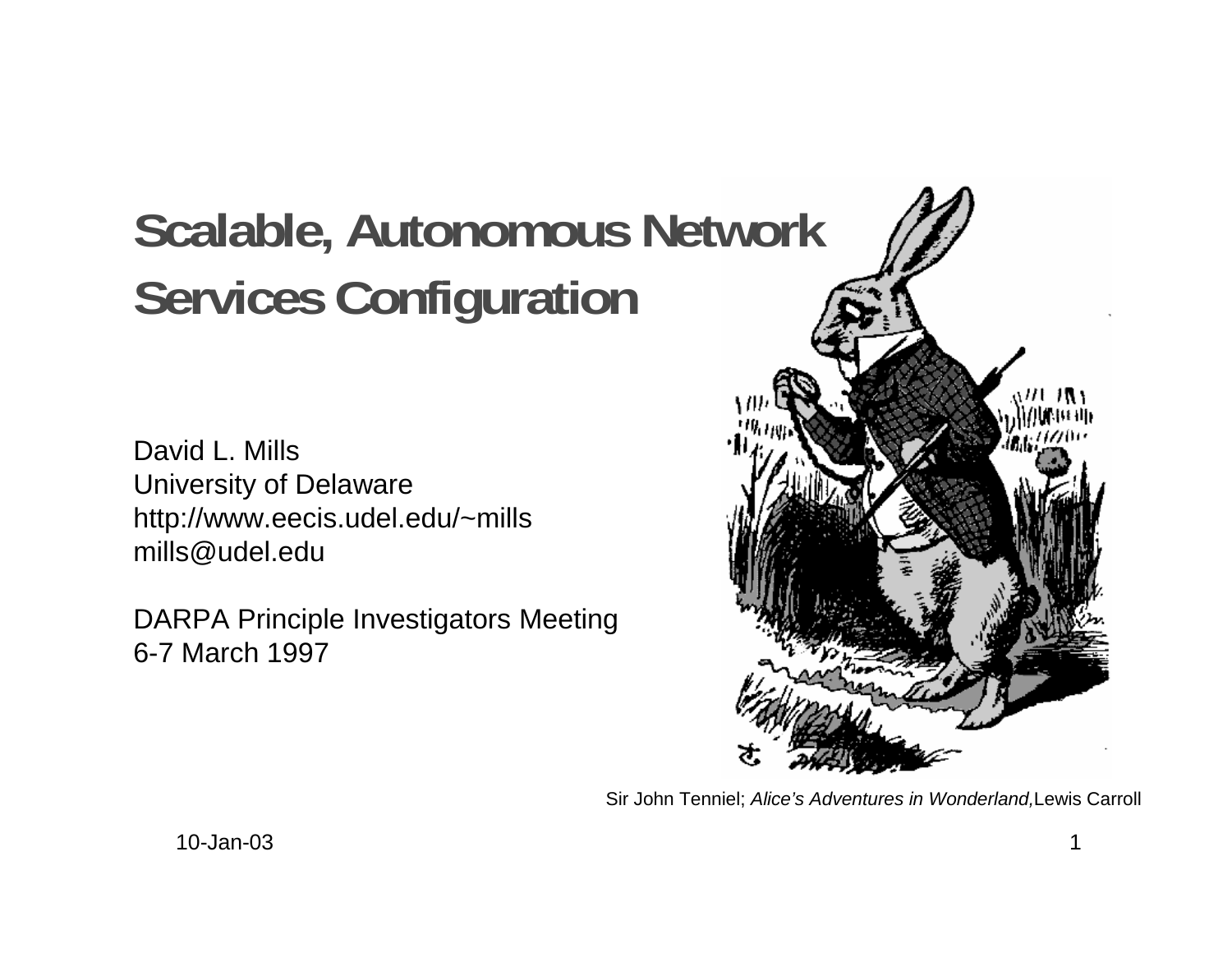## **Introduction**



- $\bullet$  Autonomous configuration paradigm is designed to distribute cryptographically authenticated information from hundreds of servers to many thousands of clients
	- Uses a hierarchical network of primary servers, secondary servers and clients
	- Designed for ubiquitous, distributed services such as Web caching, time synchronization, news distribution
	- Avoids manual configuration witchcraft
- $\bullet$ Potential peers discovered using directory services, service location agents and span-limited multicast messages
- $\bullet$  Distributed algorithm determines subnet topology
	- Constructs shortest-path or minimum-weight spanning trees, subject to constraints of node degree and maximum distance
	- Operates continuously using low-overhead protocol
	- Engineered heuristic with provable complexity bounds
	- Design and implementation model using Network Time Protocol (NTP)

10-Jan-03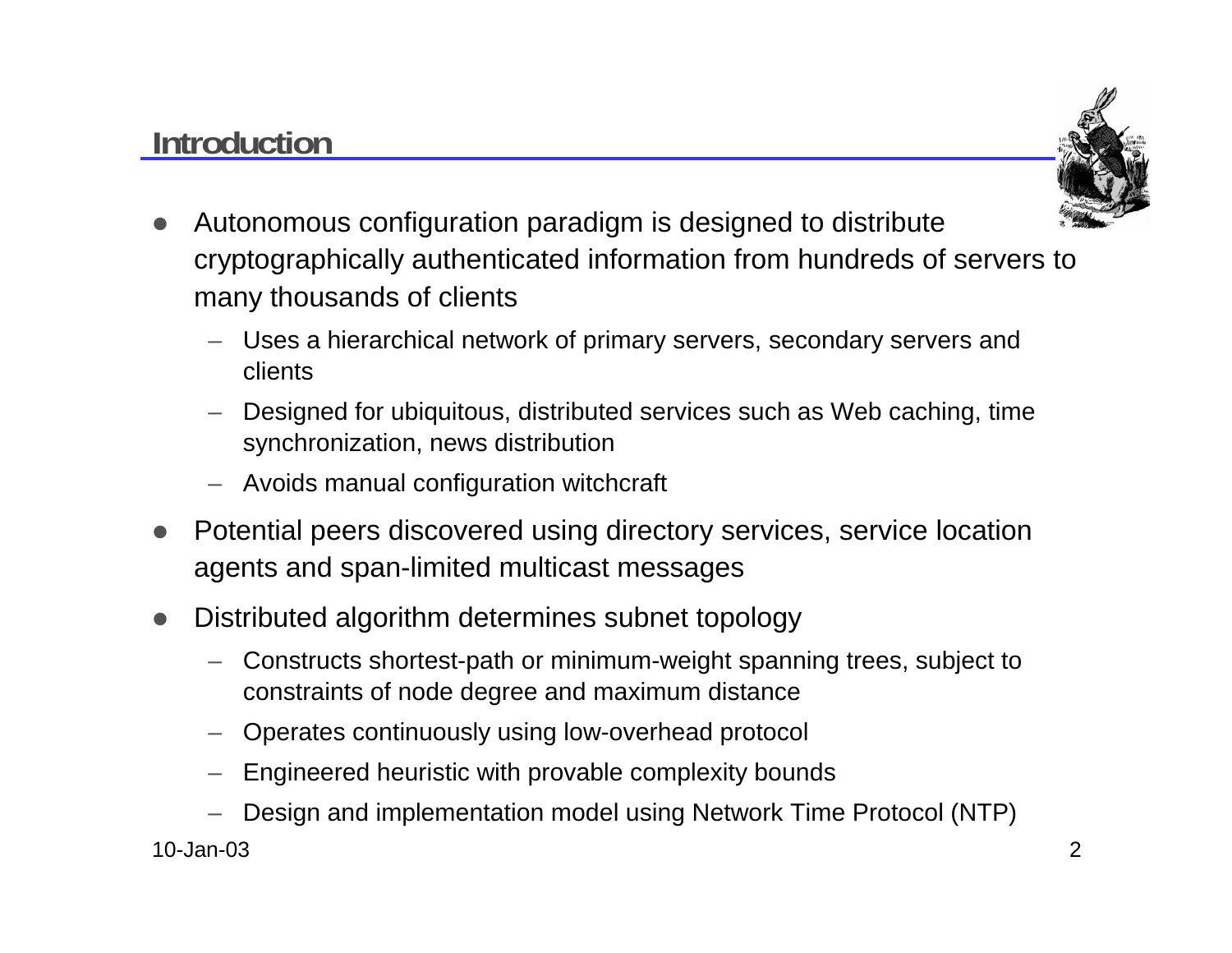

- $\bullet$  Network Time Protocol (NTP) synchronizes clocks of hosts and routers in the Internet
- $\bullet$  Provides submillisecond accuracy on LANs, low tens of milliseconds on WANs
- $\bullet$  Primary (stratum 1) servers synchronize to UTC via radio, satellite and modem; secondary (stratum 2, ...) servers and clients synchronize via hierarchical subnet
- Reliability assured by redundant servers and diverse network paths
- $\bullet$  Engineered algorithms used to reduce jitter, mitigate multiple sources and avoid improperly operating servers
- $\bullet$  Unix NTP daemon ported to almost every workstation and server platform available today - from PCs to Crays - Unix, Windows and VMS
- $\bullet$  Well over 200 public NTP primary servers and 100,000 NTP peers deployed in the Internet and its tributaries all over the world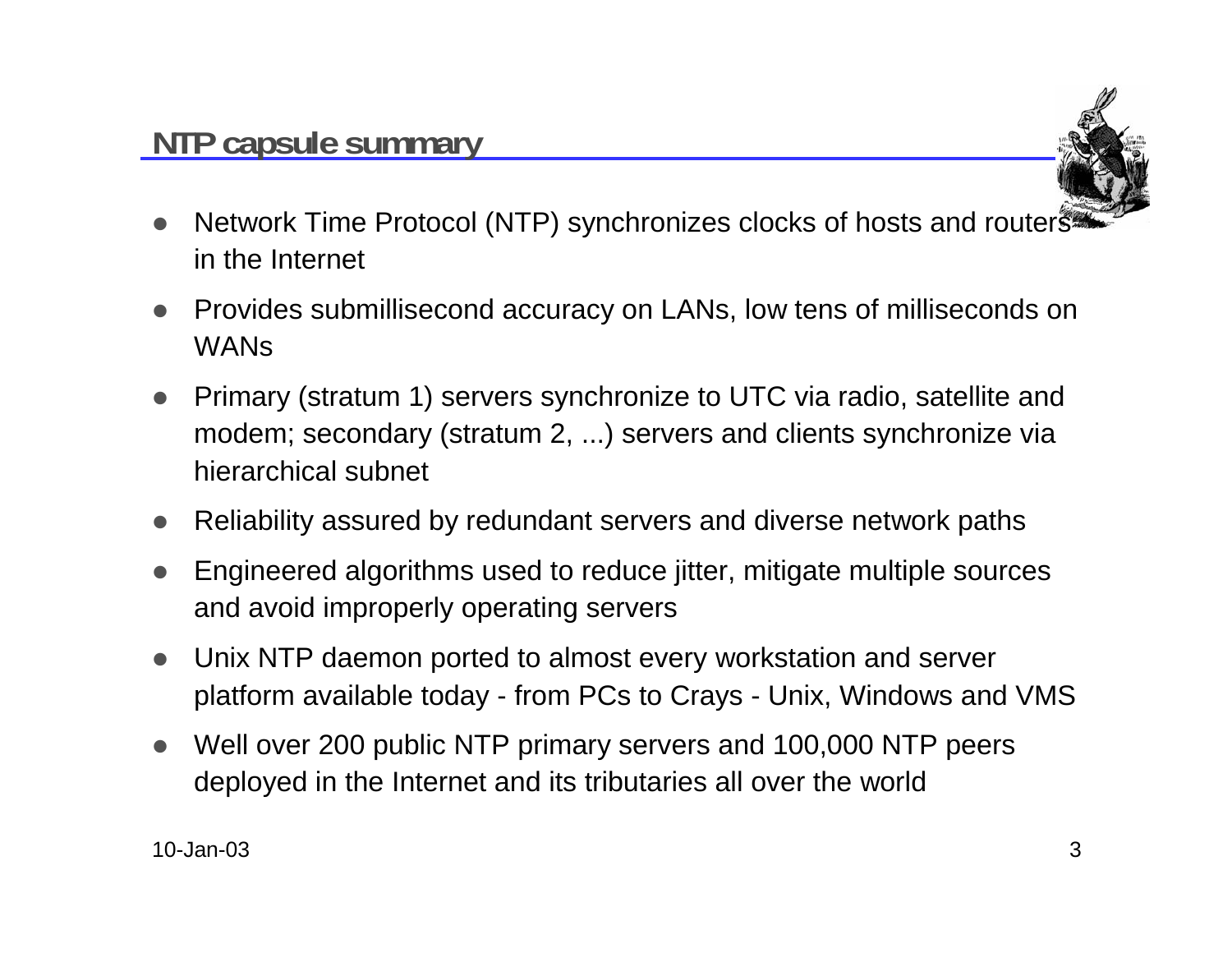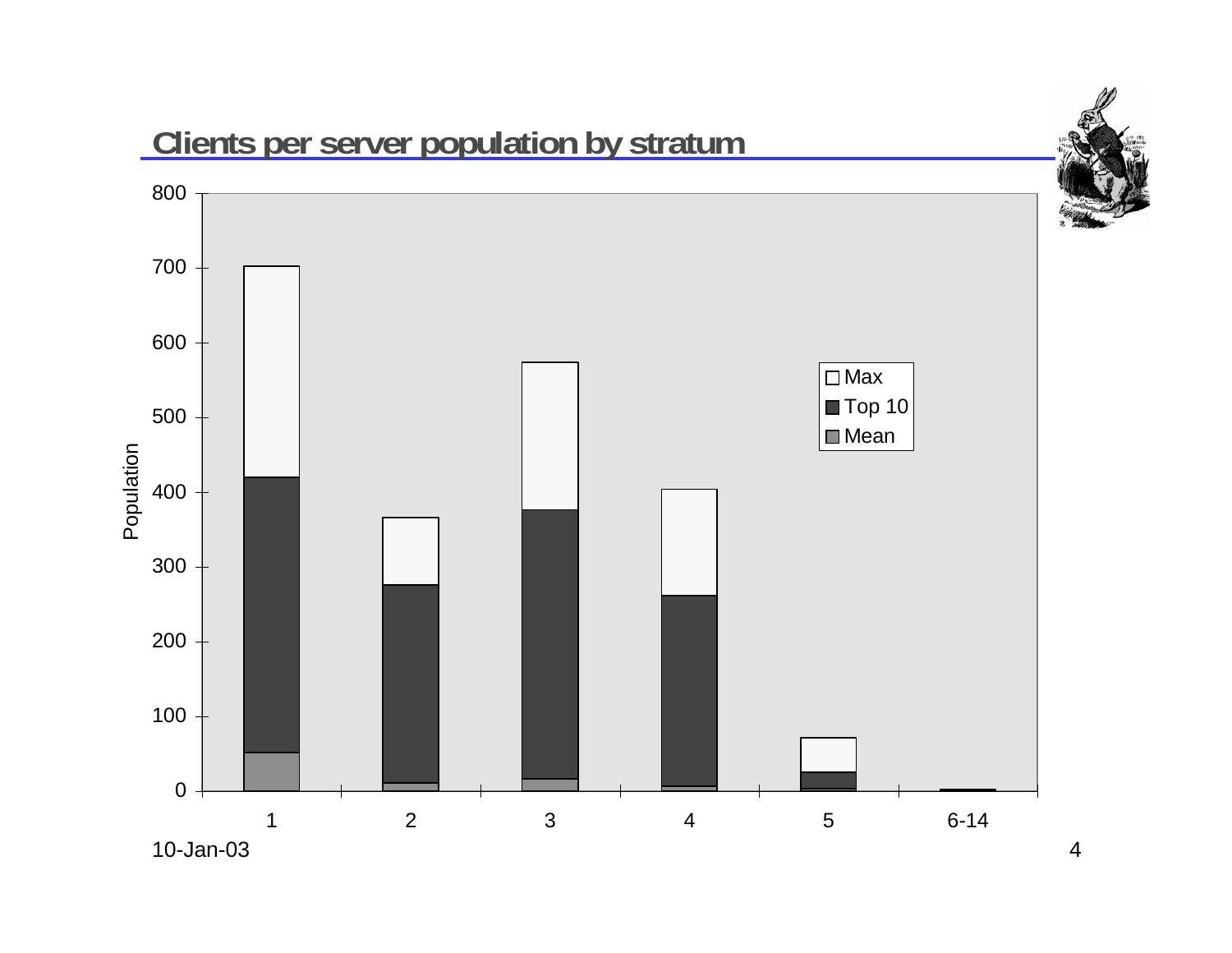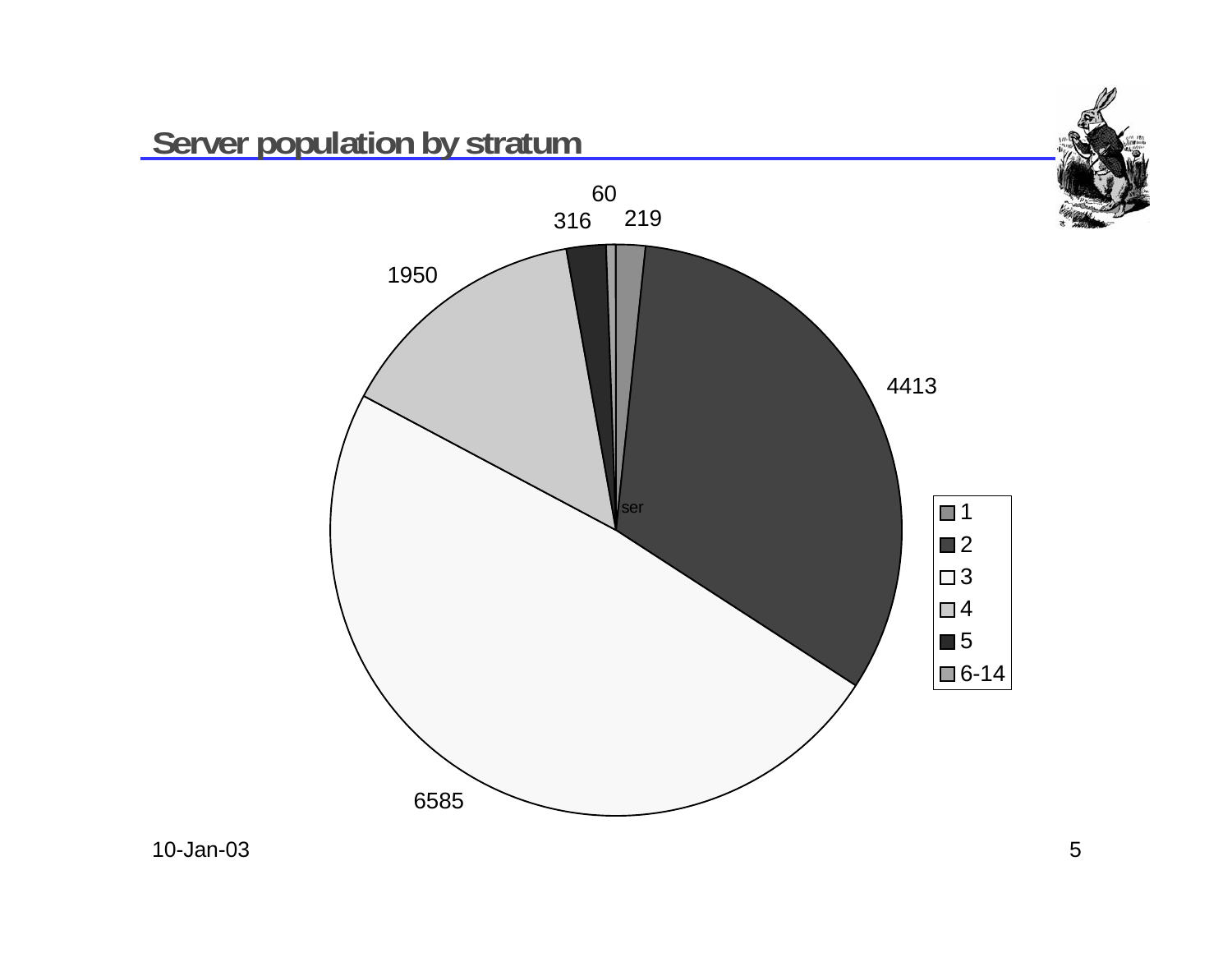# **Autonomous configuration and authentication - issues**



- $\bullet$  Configuration and authentication and synchronization are inseperable
	- All three must be performed independently on a tentative basis
	- Only when all three "succeed" can a server or client claim to be authentic
	- This may require some redesign of current proposed IETF schemes
- $\bullet$  Autonomous configuration
	- Discovery mechanisms based on DNS or service location protocols do not scale for large numbers of servers and clients
	- Finding optimal topologies in large subnet graphs under degree and distance constraints is NP-hard
	- Multicast techniques require engineered span controls to avoid congestion
- $\bullet$  Cryptographic authentication
	- Centralized key management is incompativle with the Internet model
	- Symmetric-key cryptosystems do not scale for servers with large numbers of clients
	- Public-key cryptosystems are too slow and expensive for good timekeeping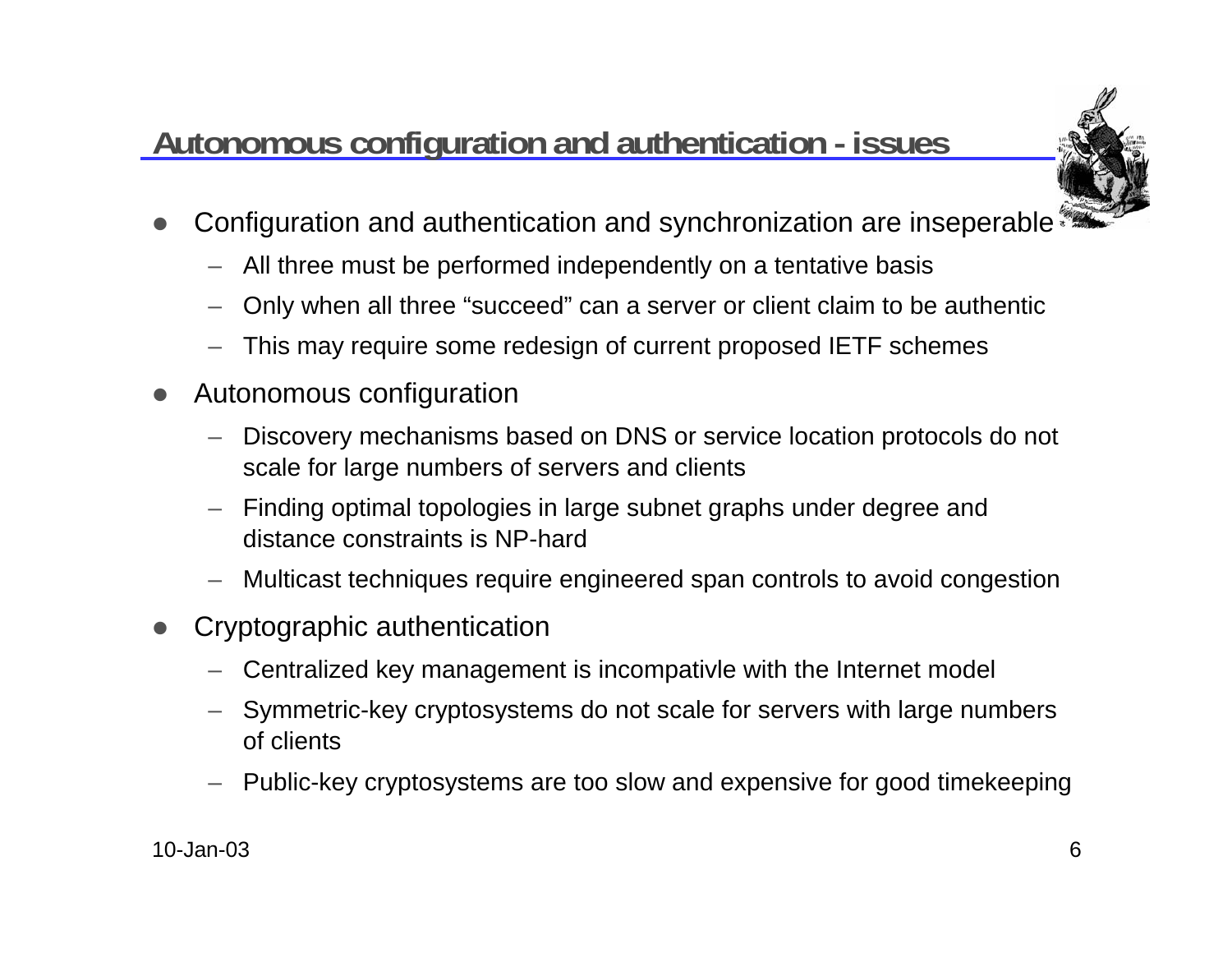

- $\bullet$  Measured times to construct 128-bit hash of 48-octet NTP header using MD5 algortihm in RSAREF
- 10-Jan-03 $3 \overline{7}$  $\bullet$ NTP reference implementation computes hash time and corrections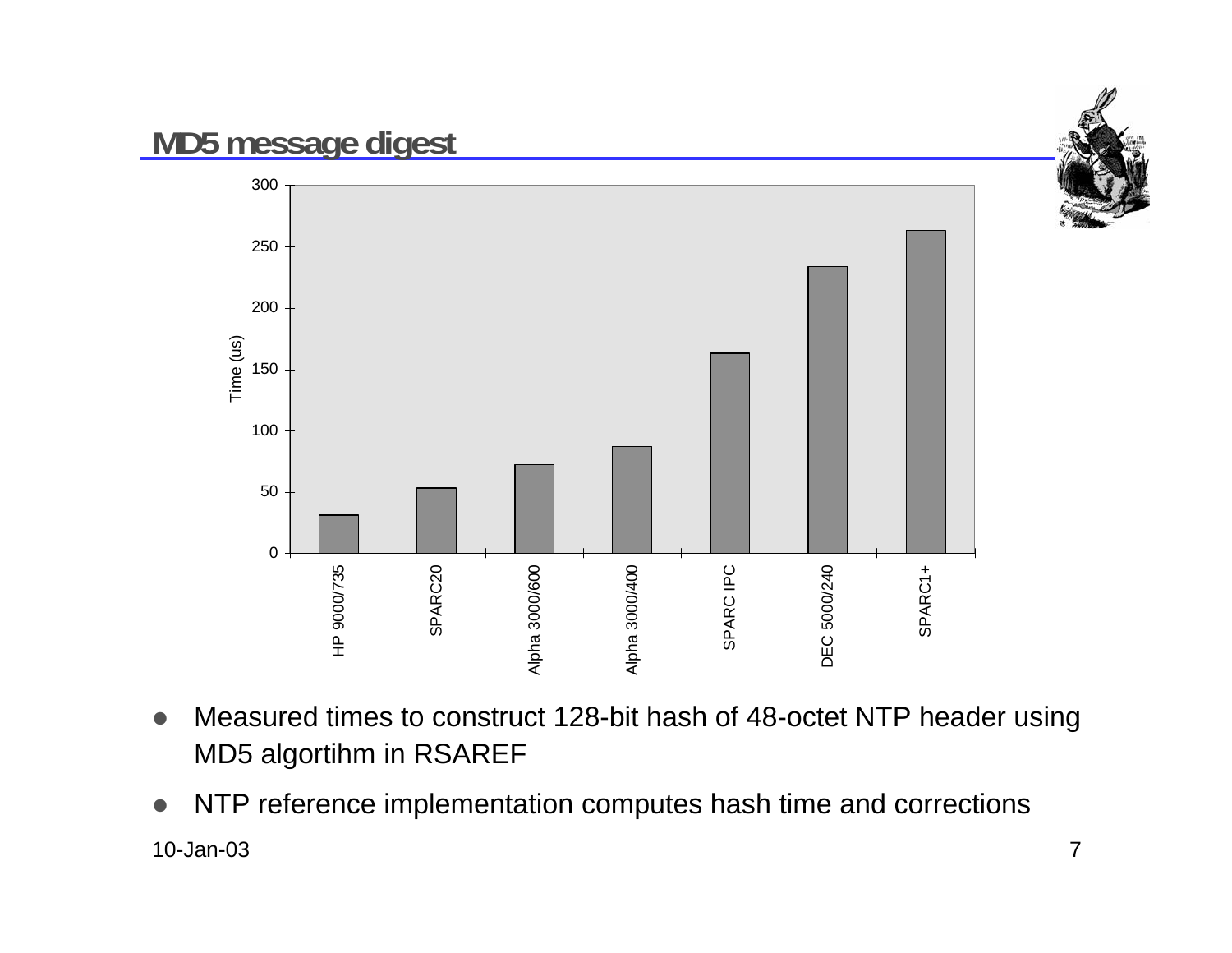

#### **RSA/MD5 digital verify**



- $\bullet$ Measured times to construct digital verify using RSAREF
- $\bullet$  Message authentication code decrypted with RSA 512-bit public key and compared with MD5 hash

10-Jan-03 $3$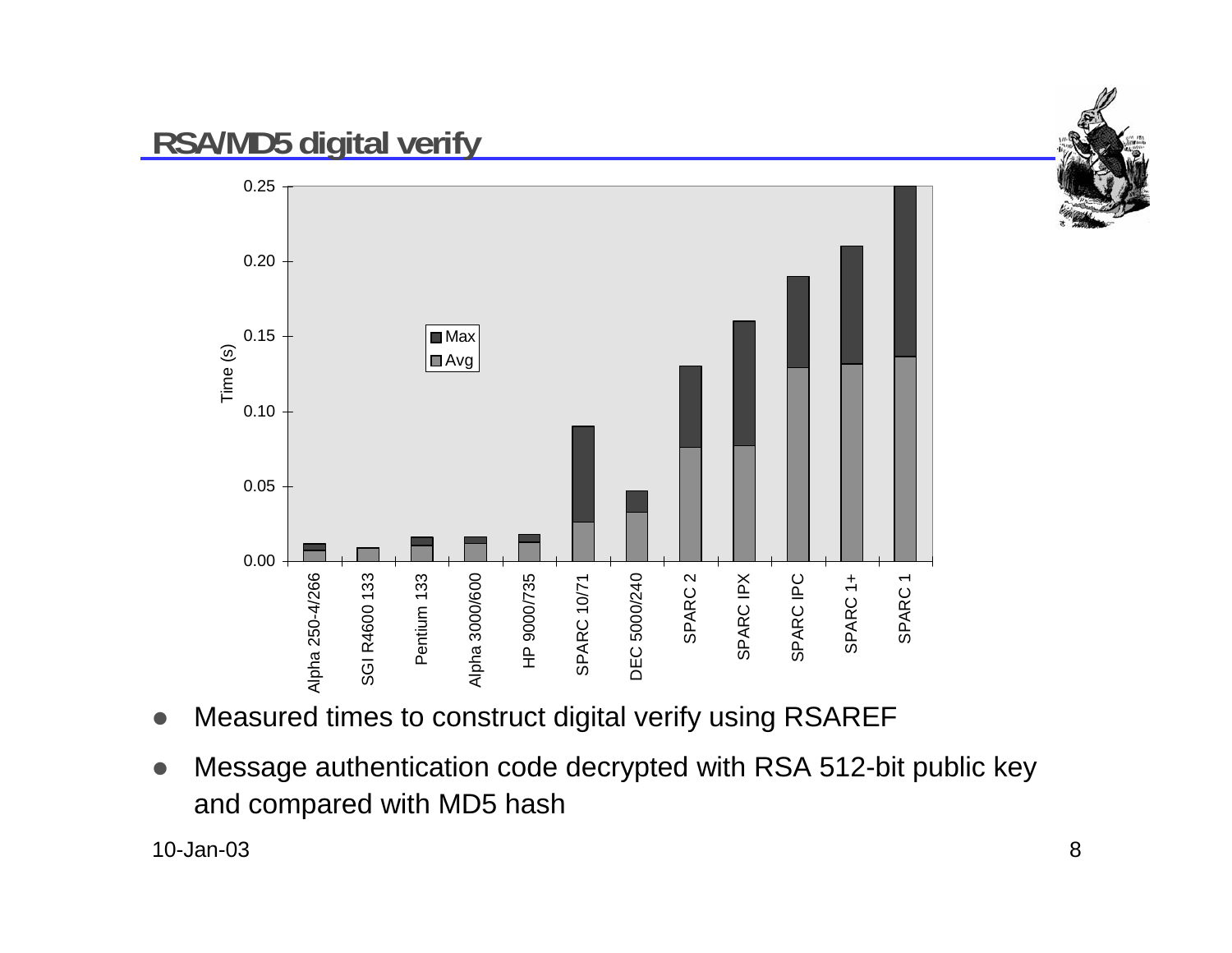## **Authentication scheme for client/server modes**



- $\bullet$  Scheme is based on public key (RSA) encryption and one-way hash function
	- Certificated public values for server provided by Secure DNS
	- Server computes session key as one-way hash (MD5 or DES-CBC) of server private value, server/client IP addresses and key identifier as each client request is received
	- On request, server sends session key to client using public-key cryptography
- $\bullet$  Advantages
	- Simple ot implement; requires no protocol modifications
	- Server needs no persistent state variables for clients
- $\bullet$ **Disadvantages** 
	- Vulnerable to certain clogging and man-in-the-middle attacks
	- Not practical for multicasting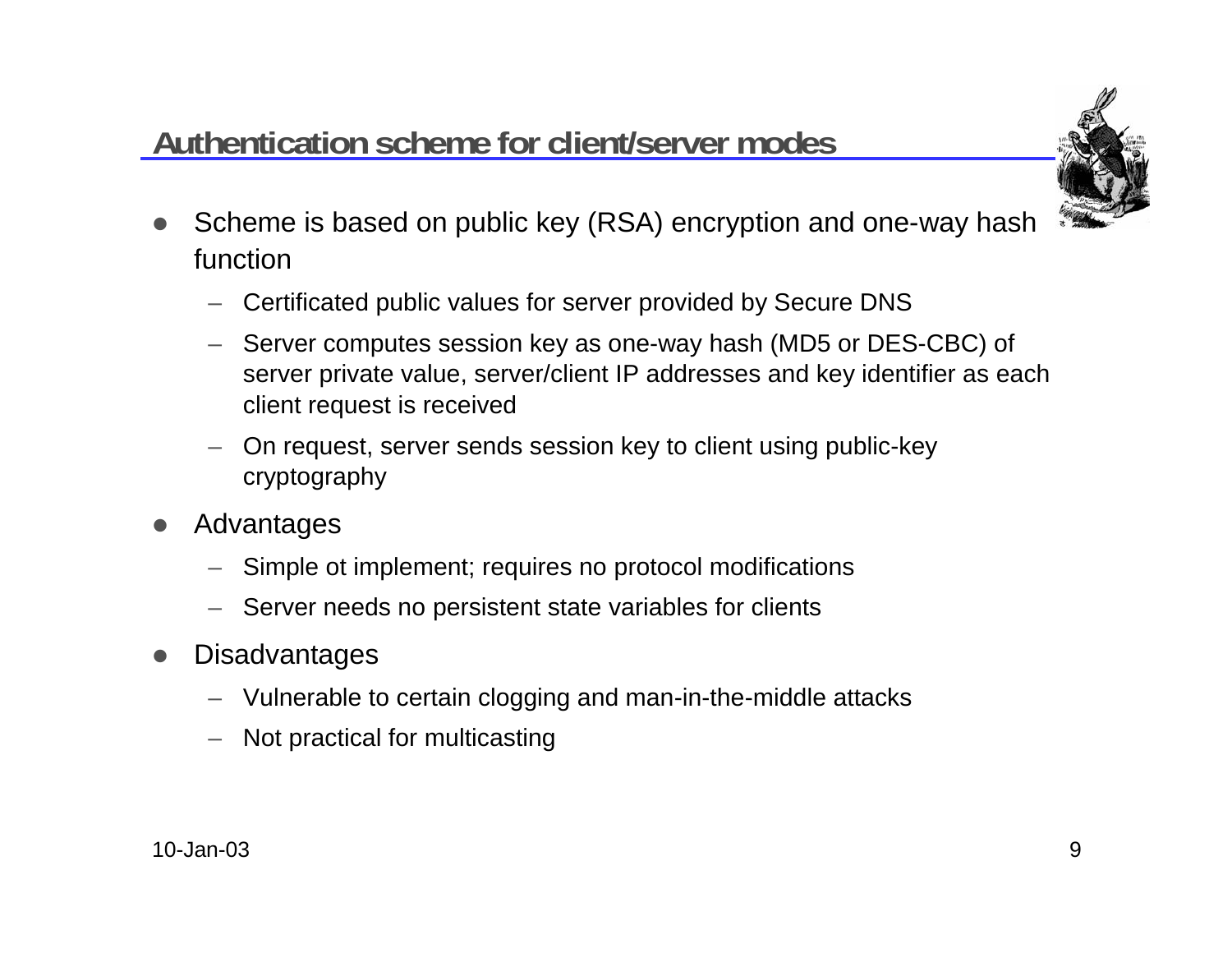#### **Authentication scheme for multicast modes**



- $\bullet$  Scheme is based on public key (RSA) encryption and S-KEY scheme
	- Certificated public values for server provided by Secure DNS
	- Server generates list of session keys, where each key is a one-way hash (keyed MD5 or DES-CBC) of the previous key
	- Server uses keys in reverse order and generates a new list when the current one is exhausted;
	- Clients verify the hash of the current key equals the previous key
	- On request, the server signs the current key and sends to client
- $\bullet$  Advantages
	- Requires few protocol changes; backwards compatible
	- Requires only one additional hash and infrequent signature verification
- $\bullet$ **Disadvantages** 
	- Lost packets require clients to perform repeated hashes
	- Servers are vulnerable to clogging attacks
	- Clients are vulnerable to spoofing and man-in-the-middle attacks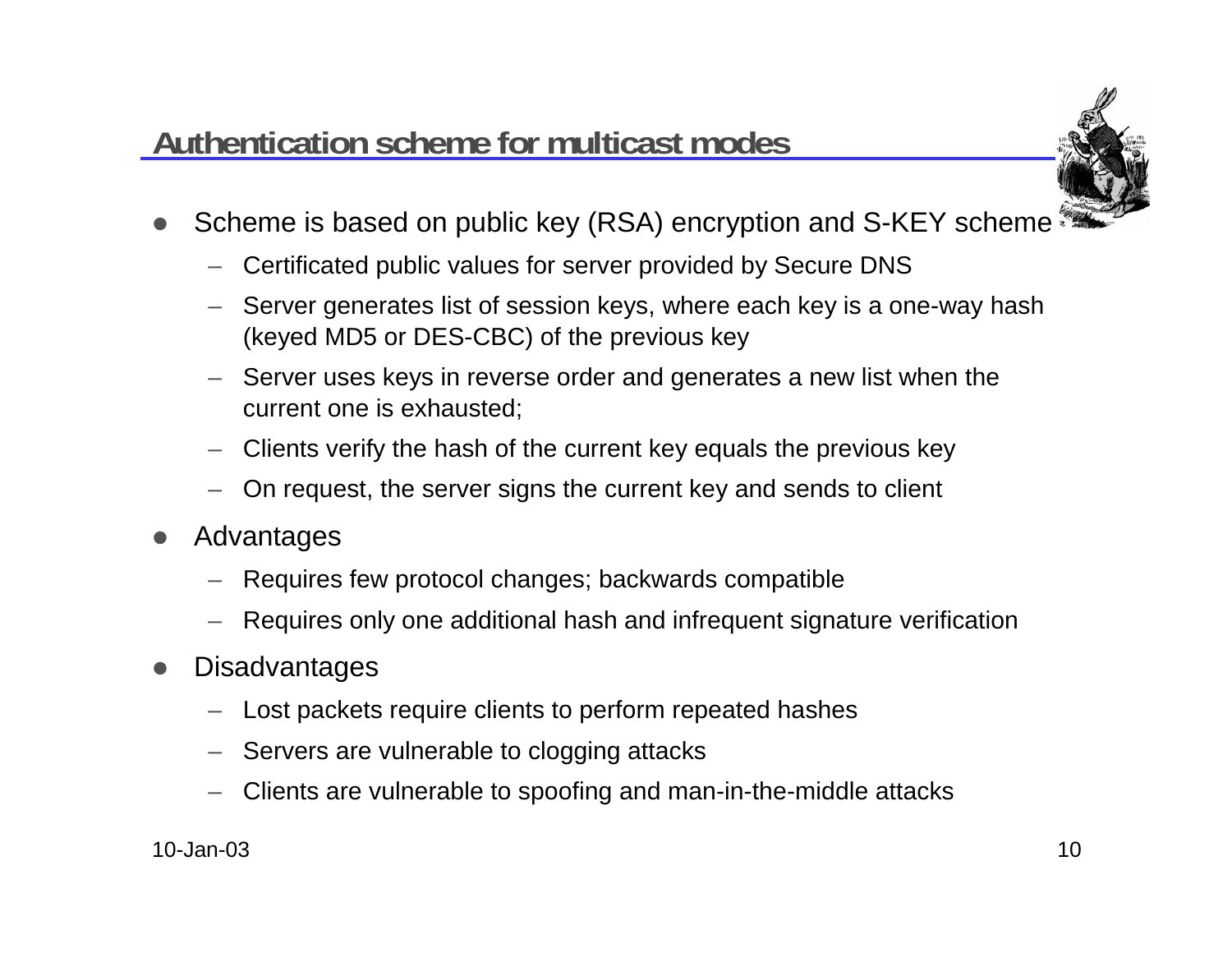#### **Autonomous configuration - approach**



- $\bullet$  Dynamic peer discovery schemes
	- Primary discovery vehicle using NTP multicast and anycast modes
	- Augmented by DNS, web and service location schemes
	- Augmented by NTP subnet search using standard monitoring facilities
- $\bullet$  Achieving optimal configurations
	- Distance metric designed to maximize accuracy and reliability
	- Constraints due to resource limitations and maximum distance
	- Multicast scope constraints to avoid network congestion
- $\bullet$  Candidate optimization algorithms
	- Multicast with or without initial propagation delay calibration
	- Anycast mode with administratively and/or TTL delimited scope
	- Span-limited, add-drop greedy (SLAG) heuristic
- $\bullet$ Proof of concept based on simulation and implementation with NTP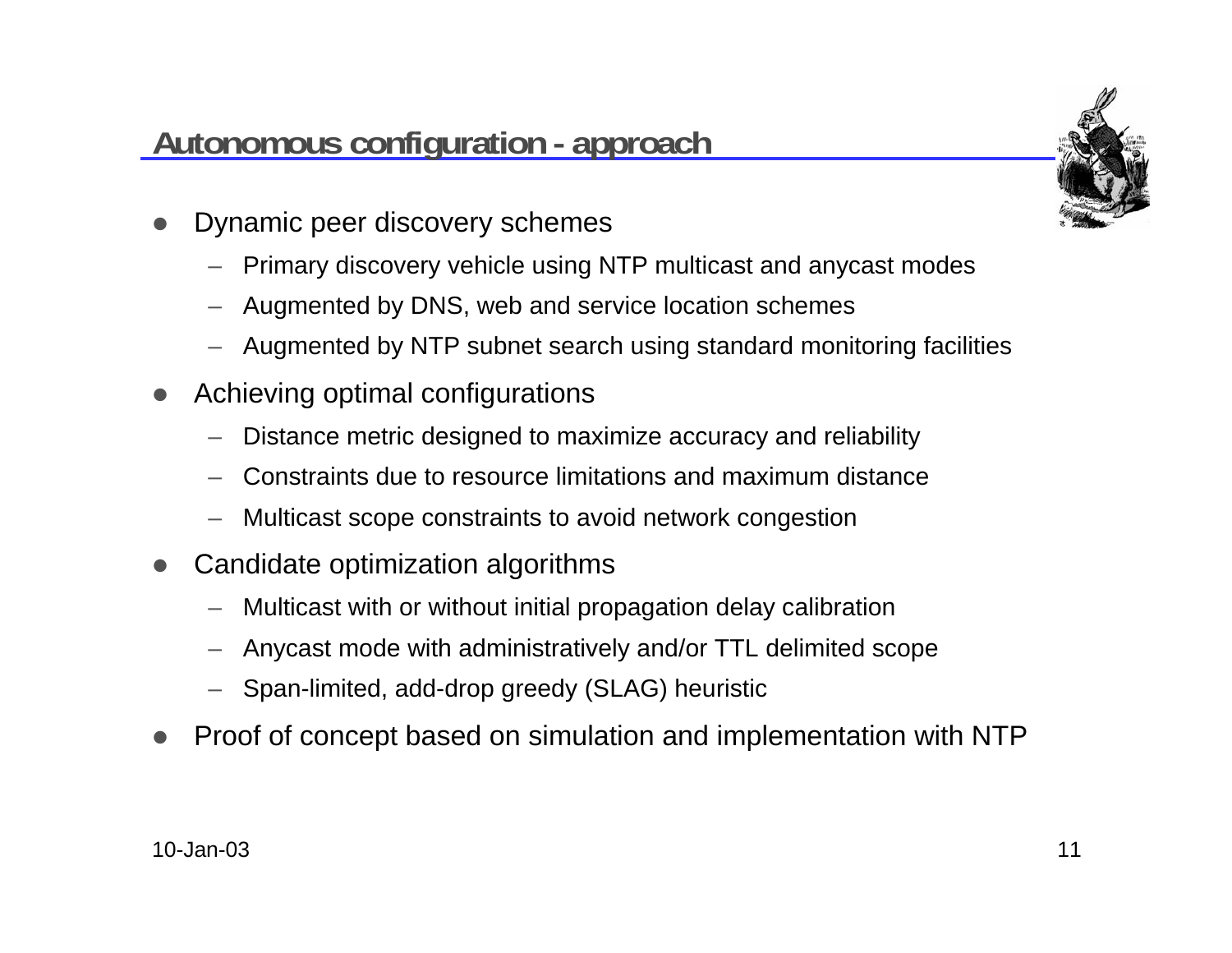#### **Disconvery and configuration strategy**



- $\bullet$  NTP multicast and/or anycast modes used to discover servers within the same hierarchical group
	- Multicast scope determined by group address and/or TTL
	- Anycast beacon intervals and number of servers determined as a function of prespecified timekeeping quality and reliability parameters
	- Expanding-ring search with self-equalizing peer renewal
	- All servers authenticated using Secure DNS and certificates
- $\bullet$  Ancestors of hierarchical group discovered from NTP peer data, augmented by NTP monitoring data
	- Database is synthesized from all available data and distributed to "interested" servers and clients
	- SLAG used to optimize the inter-group peer paths and respond to failures
	- Service location schemes used where available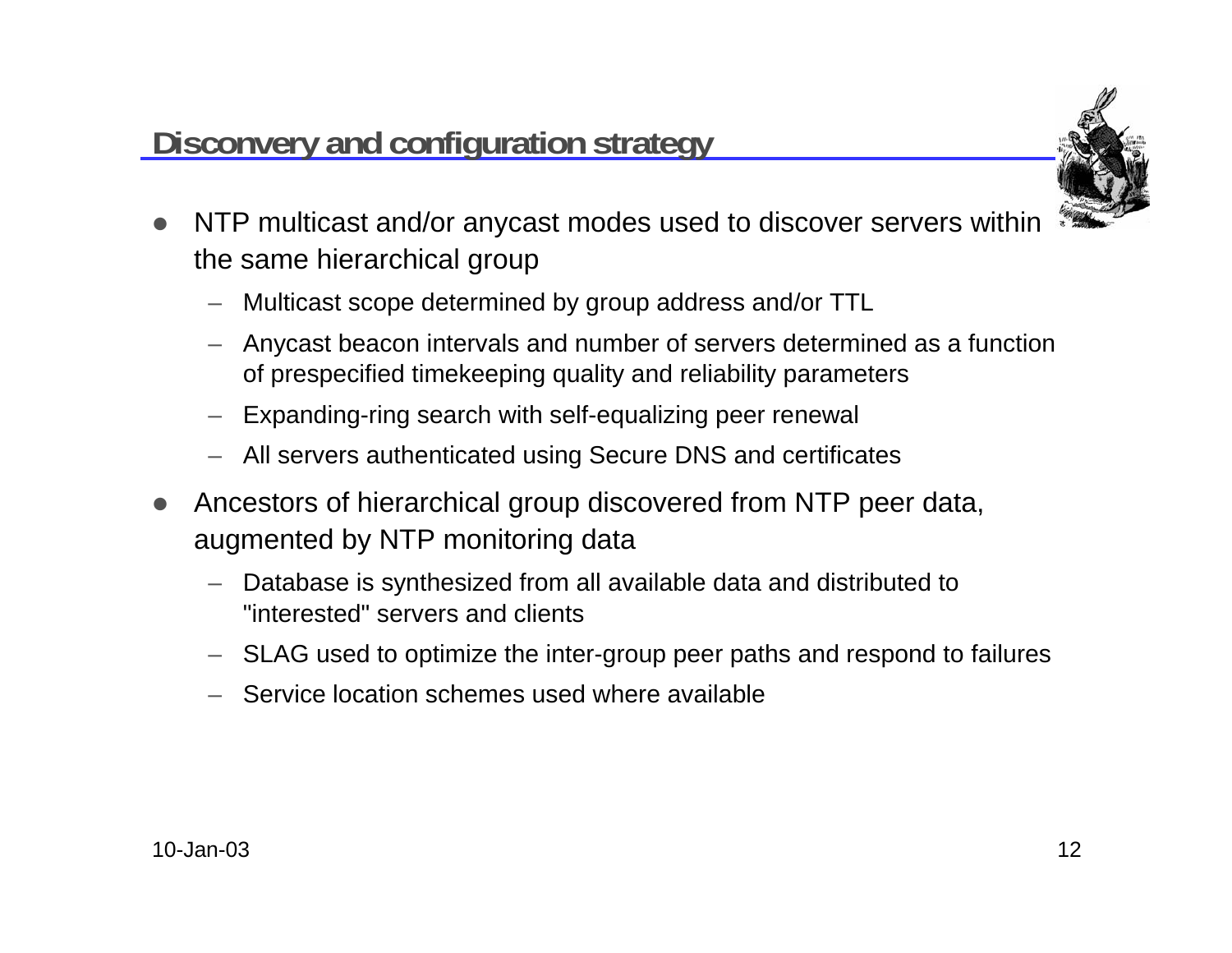# **Span-limited, add/drop, greedy (SLAG) heuristic**



- $\bullet$ Algorithm finds shortest path trees constrained by degree and distance
	- Distance is computed from roundtrip delay to the root (primary server) and estimated error
	- Degree constraint controls load on the servers and network
	- Distance constraint discards subtrees unsuitable for synchronization
- $\bullet$  Span limit controls size of server/client multicast group at each hierarchical level
- $\bullet$  Greedy characteristic minimizes the computing load on the server and client
- $\bullet$  Add/drop feature grows and shrinks subtrees according to metric and reachability
- $\bullet$  Health of subtrees continually assessed by NTP protocol and monitoring tools, which alert configuration algorithms if a server or path fails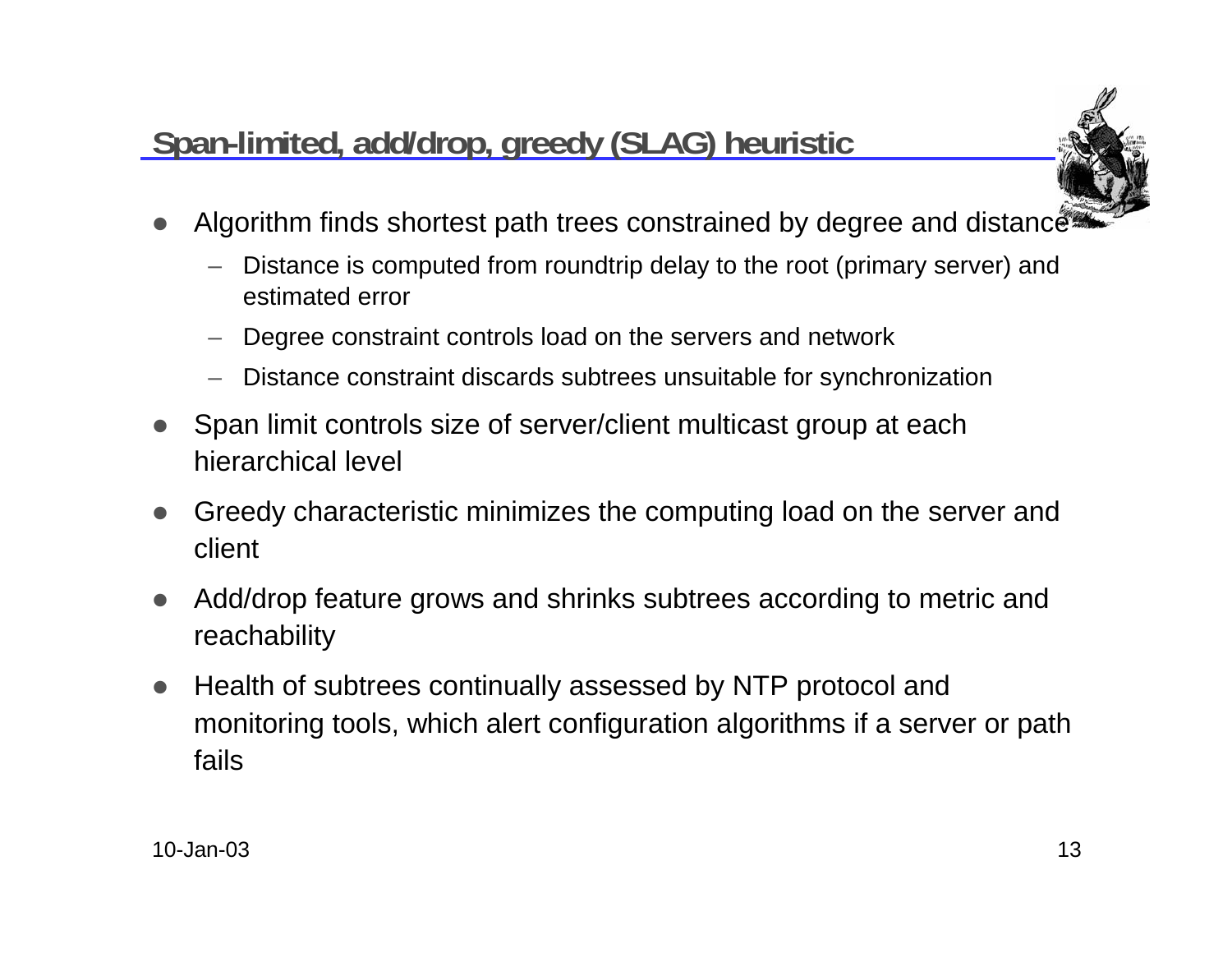

- $\bullet$  Goal is to reduce residual errors a factor of ten better than now -below 100 us on fast LANs (CAIRN) 1 ms on T1 WANs and 10 ms on others
- $\bullet$  Secondary goal is to greatly increase peer poll interval to reduce cost (telephone modems) and detectability (radio), but minimize loss in accuracy
- $\bullet$  Scheme uses redesigned clock discipline loop based on a hybrid phase/frequency-lock loop
	- Phase-lock loop (PLL) and frequency-lock loop (FLL) independently estimate frequency
	- Prediction errors measured and used to control the weight assigned the FLL and PLL predictions
	- Design exhaustively simulated under widely varying conditions of network jitter and clock oscillator wander
- $\bullet$  Results confirm accuracy improves a factor of ten throughout the poll range from 16 s to 1.5 days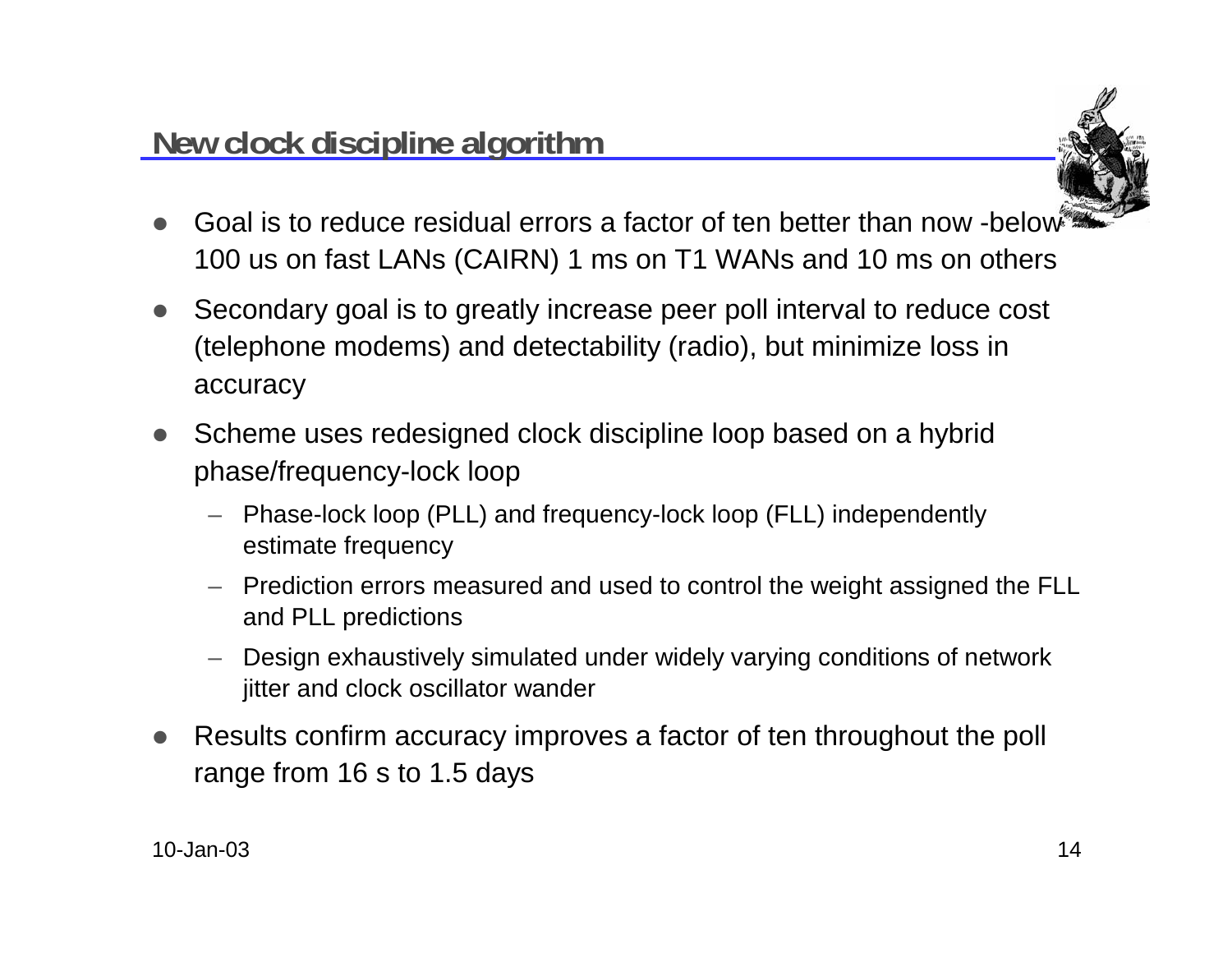

- $\bullet$  NTP Version 4 architecture and algorithms
	- Backwards compatible with earlier versions
	- Documentation completely redone in HTML for browsing
	- New clock discipline algorithm designed and simulated; technical report in progress
	- Precision time kernel modifications for symmetric multiprocessors implemented, tested and deployed in current Digital Unix 4.0 kernel
- $\bullet$  Multicast-based autoconfiguration schemes
	- Multicast mode with propagation calibration implemented and tested
	- Anycast mode with current multicast scoping implemented and in test
	- SLAG heuristic designed and simulated
	- Documentated in Ajit Thyagarajan's PhD dissertation
- $\bullet$  Hybrid symmetric-key/public-key authentication schemes
	- Algorithms for client/server and multicast modes defined and documented
	- Implementation in progress

10-Jan-03– 15 Documented in Electrical Engineering Report TR 96-10-3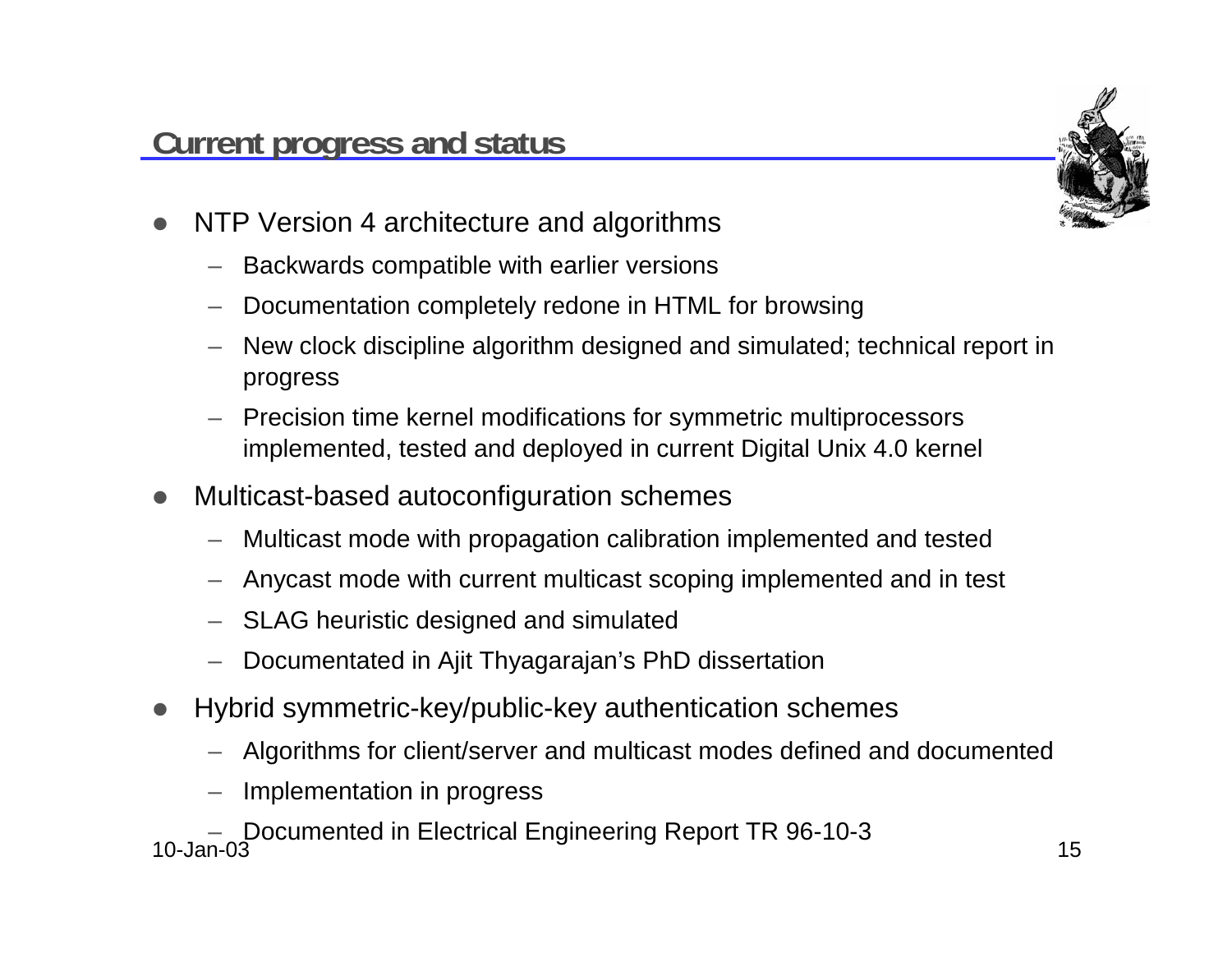## **Future plans**



- $\bullet$  Complete design and implementation of NTP Version 4 protocol model, state machine and supporting algorithms
	- Implement SLAG and integrate with other NTP Version 4 components
	- Implement new authentication scheme and integrate with other components
	- Implement new clock discipline algorithm
- $\bullet$  Deploy, test and evaluate NTP Version 4 reference implementation
	- Test in SPARC, Alpha, RISC, HP and Intel architectures
	- Deploy and test in CAIRN/DARTnet testbed
	- Deploy and test at friendly sites in the US, Europe and Asia
- $\bullet$  Prosecute standards agendae in IETF, ANSI, ITU, POSIX
	- Update the NTP formal specification and launch on standards track
	- Participate in deployment strategies with NIST, USNO, others
- $\bullet$  Develop scenarios for other applications such as web caching, DNS servers and other multicast services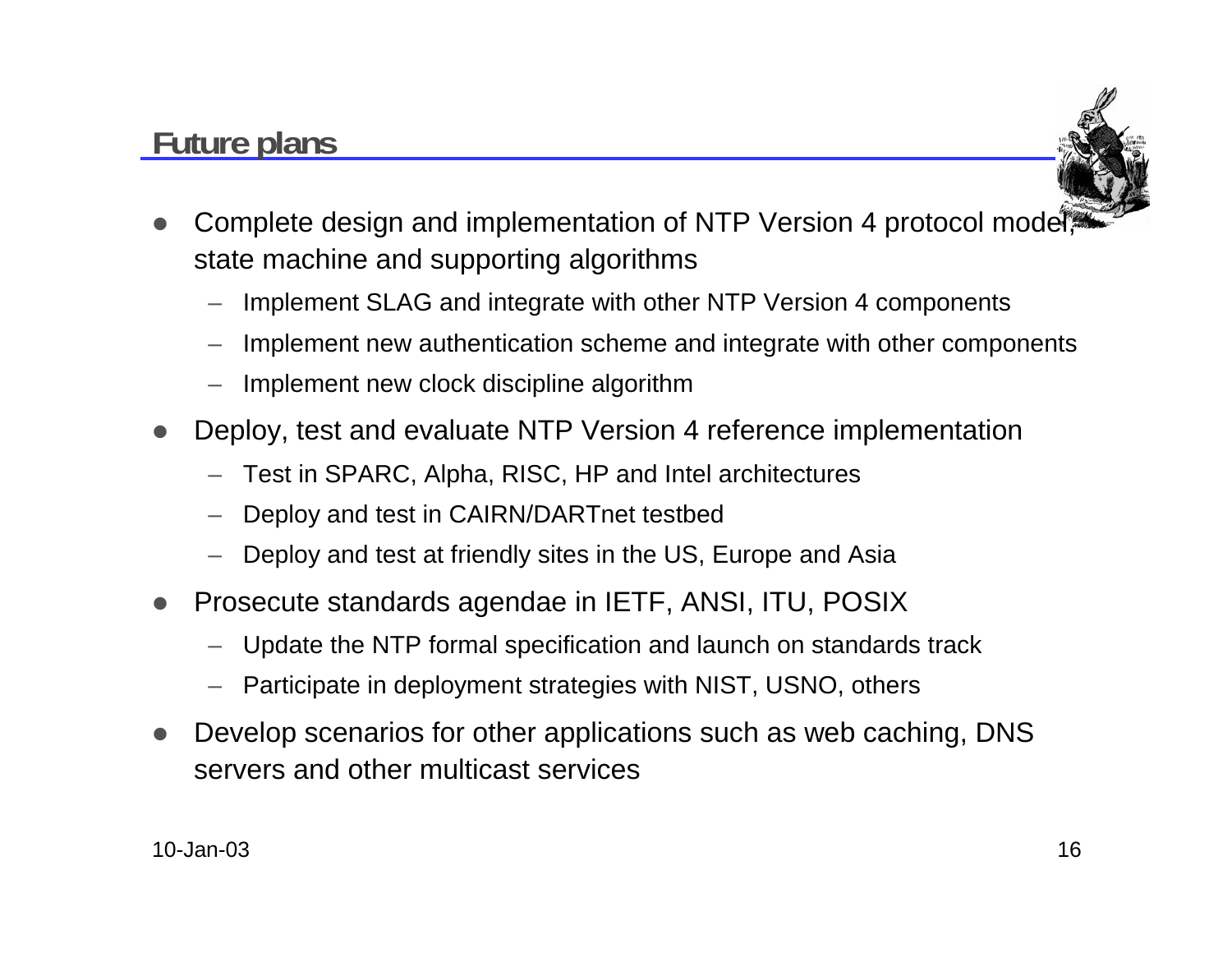#### **NTP online resources**



- $\bullet$  Internet (Draft) Standard RFC-1305 Version 3
	- Simple NTP (SNTP) Version 3 specification RFC-2030
	- Designated SAFEnet standard (Navy)
	- Under consideration in ANSI, ITU, POSIX
- $\bullet$  NTP web page http://www.eecis.udel.edu/~ntp
	- NTP Version 3 release notes and HTML documentation
	- List of public NTP time servers (primary and secondary)
	- NTP newsgroup and FAQ compendium
	- Tutorials, hints and bibliographies
- $\bullet$  NTP Version 3 implementation and documentation for Unix, VMS and Windows
	- Incorporated in stock kernels for Digital Unix, FreeBSD, Linux; planned for Solaris
	- Ported to over two dozen architectures and operating systems
	- Utility programs for remote monitoring, control and performance evaluation